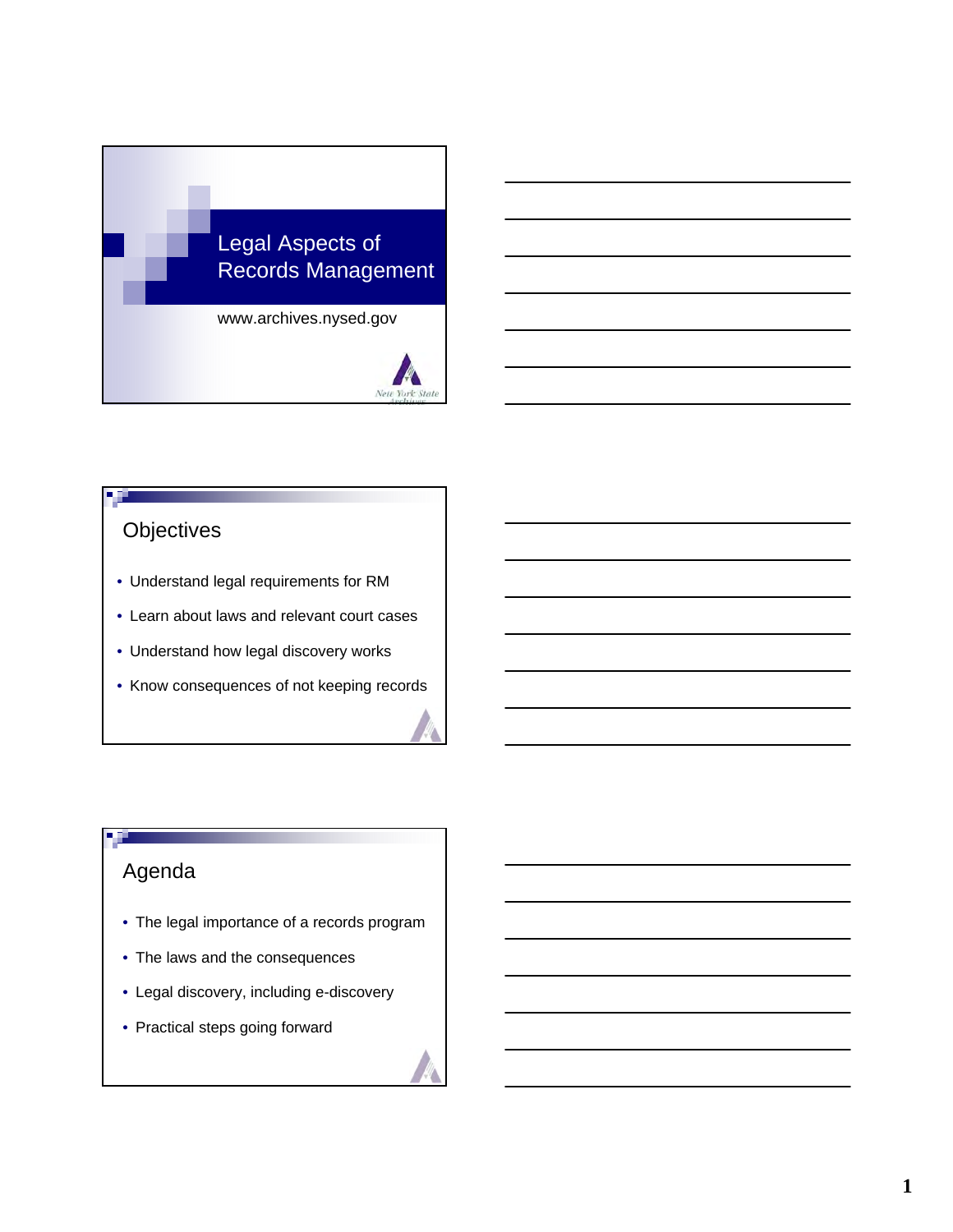#### **Note**

 $\blacksquare$ 

- We are not lawyers
- Though we interpret law all the time
- We do not provide legal advice
- Talk to your counsel for legal interpretation •

How Laws Affect a Records Management Program **LEGAL & BUSINESS REASONS**

# Legal Framework

- Local, state & federal laws govern RM
	- Regardless of format
- Understand & comply with applicable laws
	- RM program must support and sustain laws
- Know consequences of non-compliance
	- Goal: reduce your risk exposure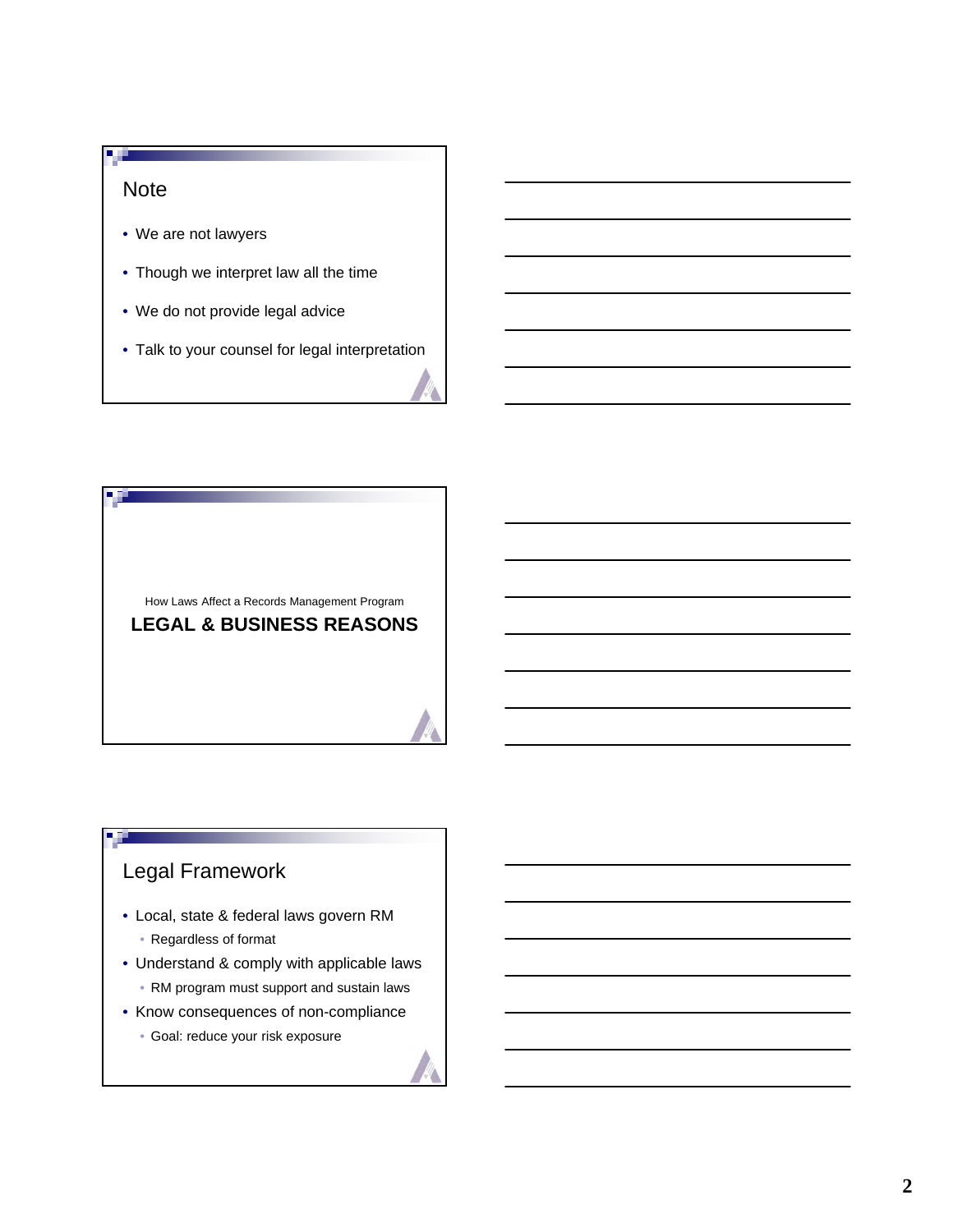# RM Legal Objectives

- Meet requirements imposed by law
- Fulfill FOIL requests
- Fulfill legal discovery requests
- Meet government's business needs

# Meet Legal Requirements

- Records Management program must
	- Comply with mandated laws
	- Demonstrate intent to comply
- Ensures accountability
	- Government's accountability
	- Government employee's accountability

# FOIL and Discovery Requests

- Meet Freedom of Information Law requests
	- Timely retrieval of relevant records
	- Including electronic records
- Comply with discovery requests
	- Retrieval & preservation of applicable records
	- E-discovery now wide ranging & challenging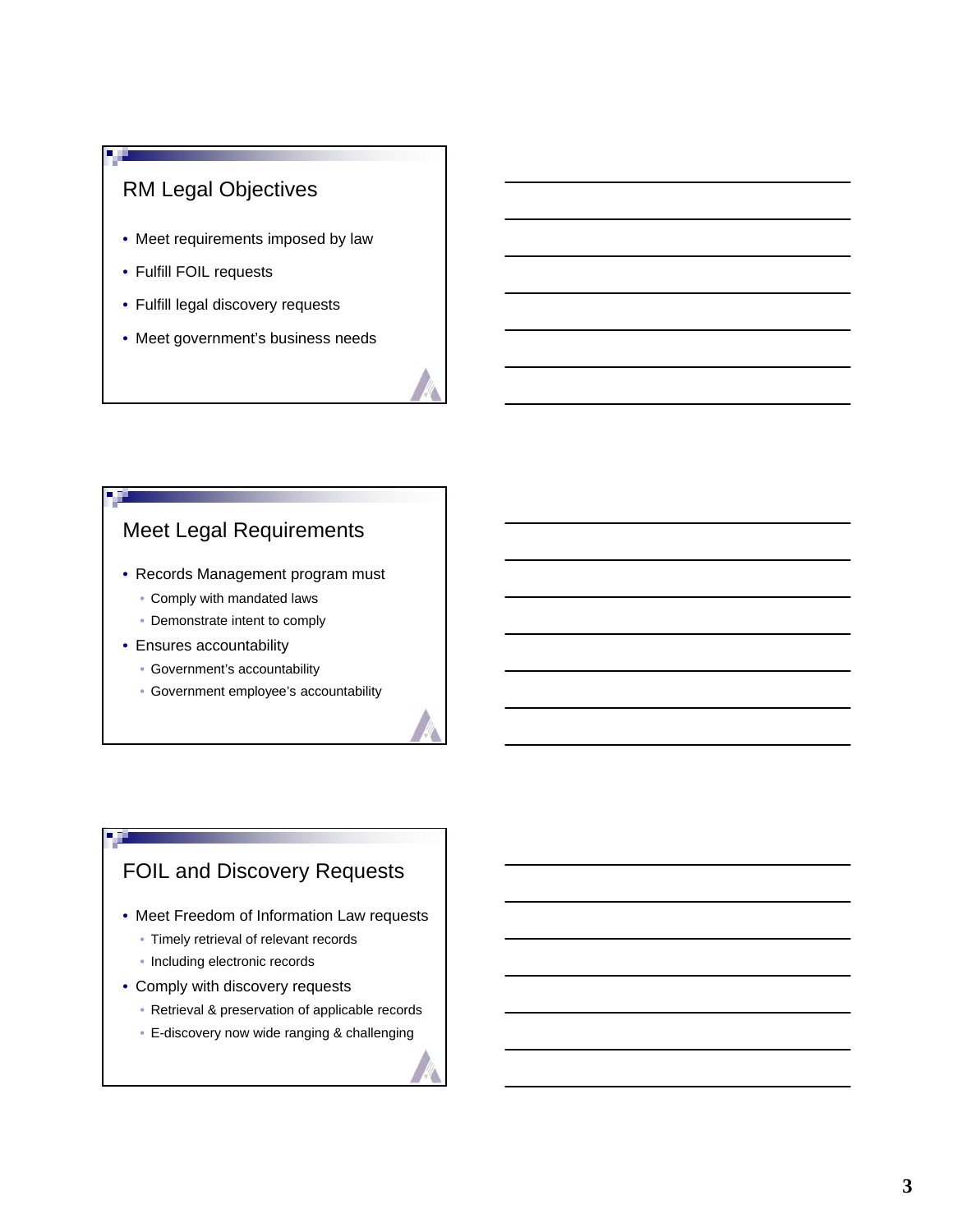# Meet Business Requirements

- Support government business operations
	- Records support government services
	- Records required to perform daily work
- Protect essential business records
	- Help preserve those records
	- Part of business continuity & disaster recovery

# If Records Not Managed Well

- Stiff financial penalties
- Criminal penalties
- Inability to perform required work
- Added expenses for legal discovery
- Loss of public trust and support

# What about you?

What are specific legal effects government has suffered from not properly managing records?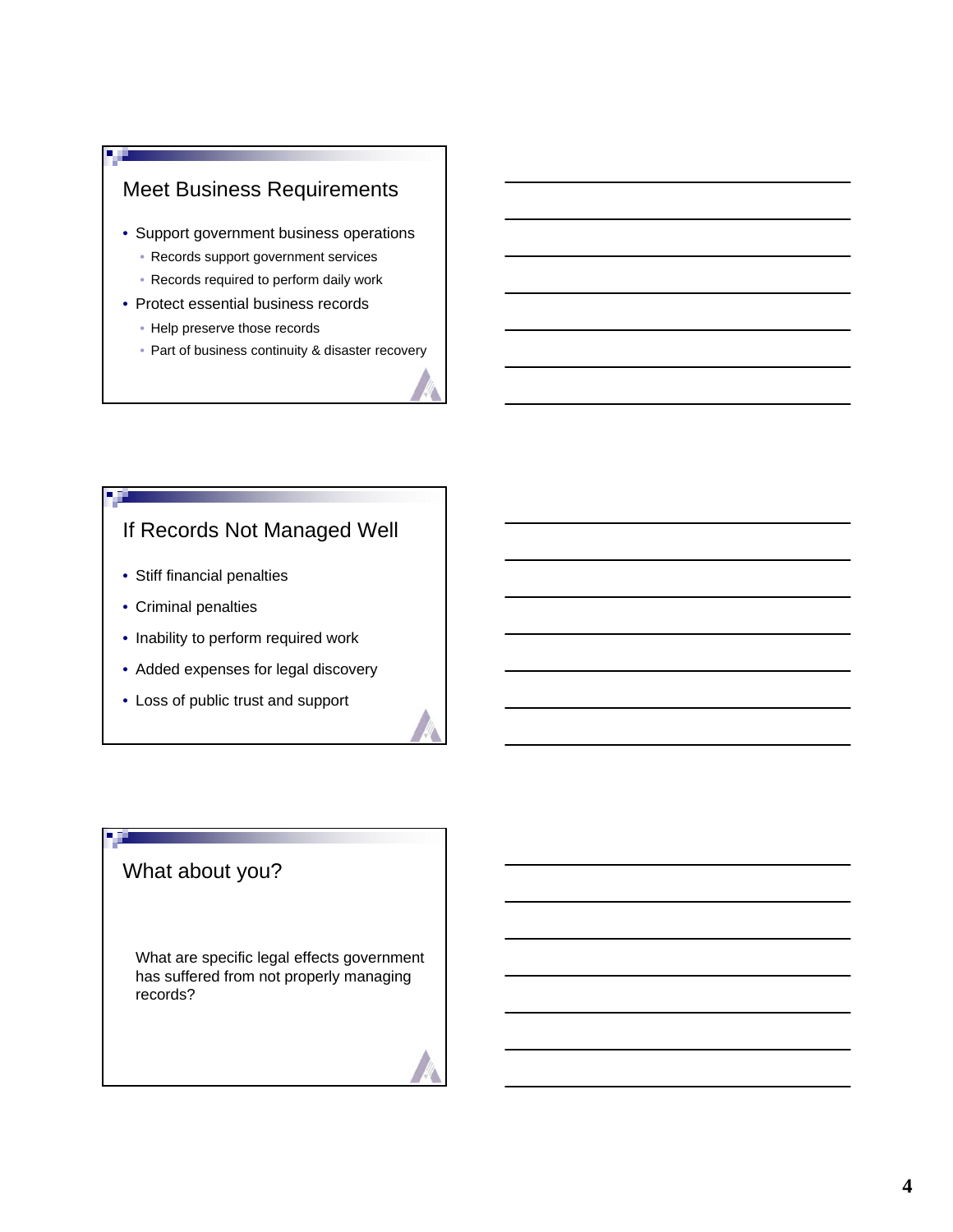## **THE LAWS**

Which ones do you have to be concerned about?

# Intents of Records Laws

• Define "record"

**B** E

ч.

- Identify records custodians
- Ensure authenticity
- Protect confidentiality
- Meet retention periods
- Show intent
- Demonstrate integrity

# Which Laws Apply to Me?

• Local

n an

- State
- Federal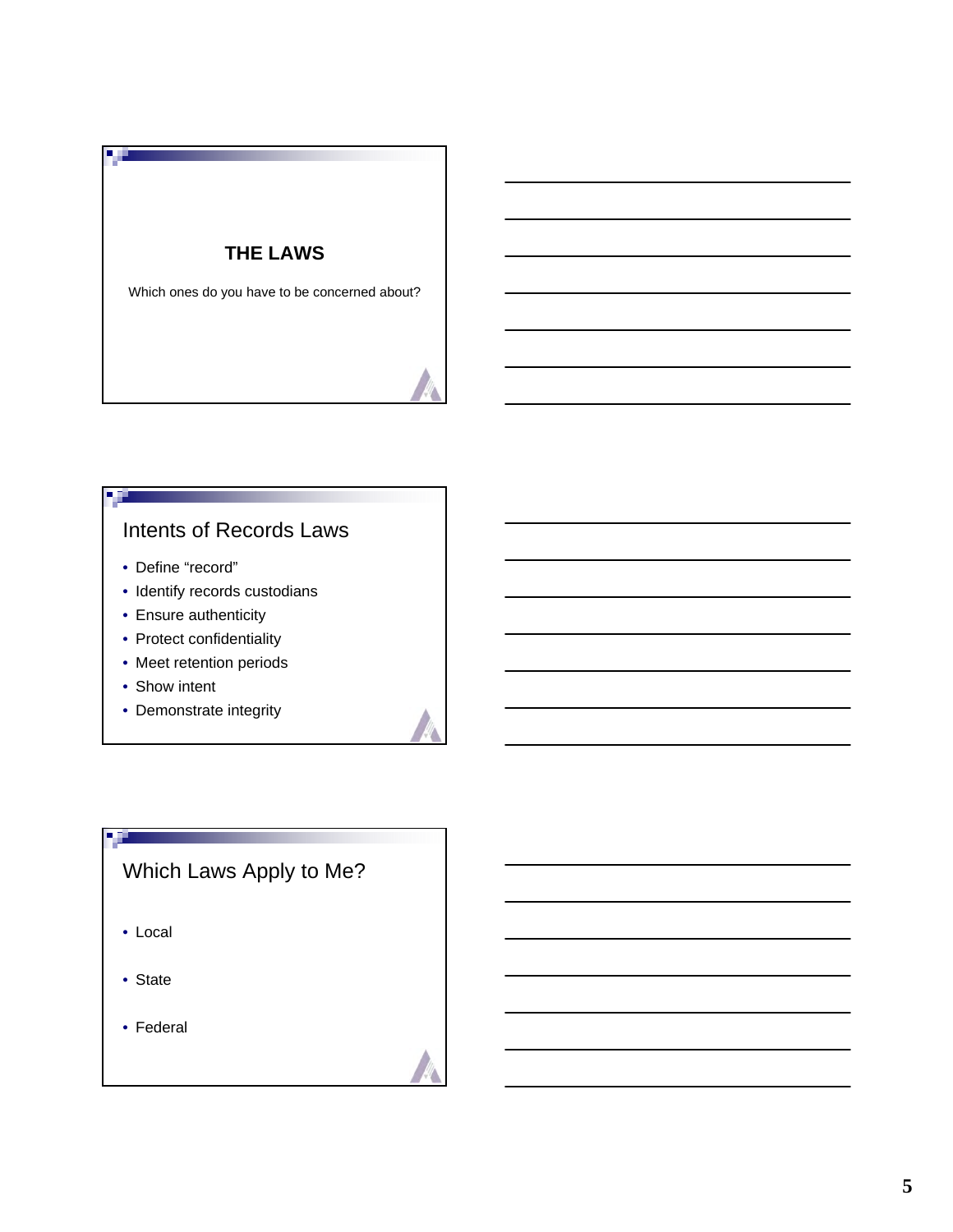# Local Laws

- Laws enacted by your local government
- Can be laws focused on records •
- Can be laws that indirectly affect RM
- Different from government to government

## State Laws

- Arts and Cultural Affairs Law
- NYS Freedom of Information Law
- Electronic Signatures and Records Law •
- Personal Privacy Protection Law (for state)

## Arts & Cultural Affairs Law, Art 57-A

http://www.archives.nysed.gov/a/records/mr\_laws\_acal57A.shtml

- AKA Local Government Records Law
	- Defines "local government" and "record"
	- Requires RM program and RMO
	- Establishes LGRAC, grants, regional program •
	- Requires Archives' authority to destroy records
	- Permits reproduction of records and disposition of originals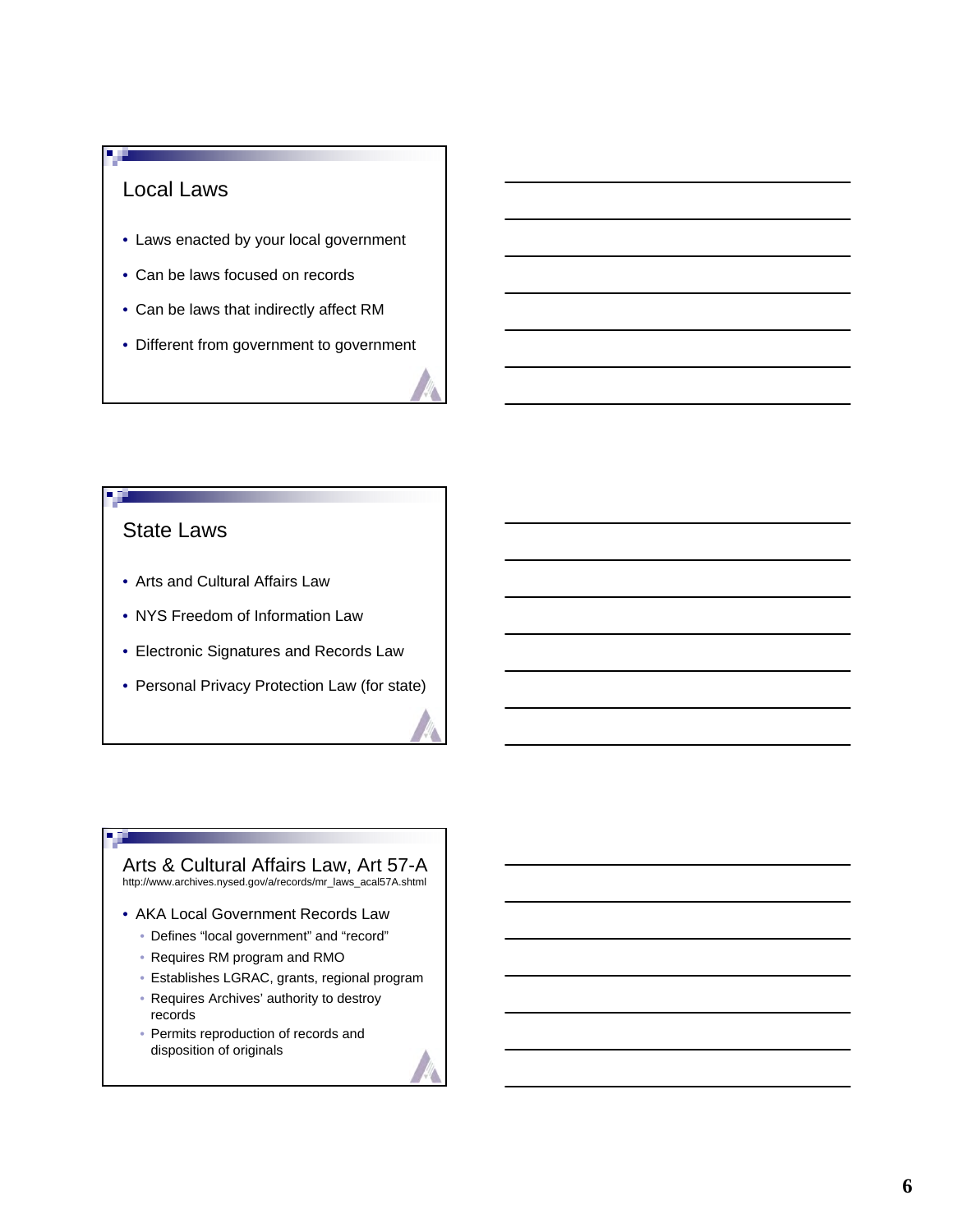#### Part 185, 8NYCRR

http://www.archives.nysed.gov/a/records/mr\_laws\_reg185.shtml

- Regulations of the Commissioner of Education (for Local Governments)
	- Provides details to support the law
	- Defines duties of RMOs and LGRAC
	- Establishes rules for retention schedules •
	- Defines reprographics and e-records
	- Governs storage of LG records off site •
	- Further defines LGRMIF grants

# § 185.6 Special approvals for disposition of records

- For Local Governments
	- (a) Records not listed on a records schedule
	- (b) Records damaged by disasters
	- (c) Disposition of records predating 1910
	- (d) Disposition of employee records

## Arts & Cultural Affairs Law, § 57.05

http://www.archives.nysed.gov/a/records/mr\_laws\_acal5705.shtml

- For State Agencies
	- Defines "record"
	- Establishes State Archives •
	- Defines the Archives as the state's repository
	- Formalizes establishment of Records Center •
	- Requires Archives' authority to destroy records
	- Gives Archives authority to develop regulation

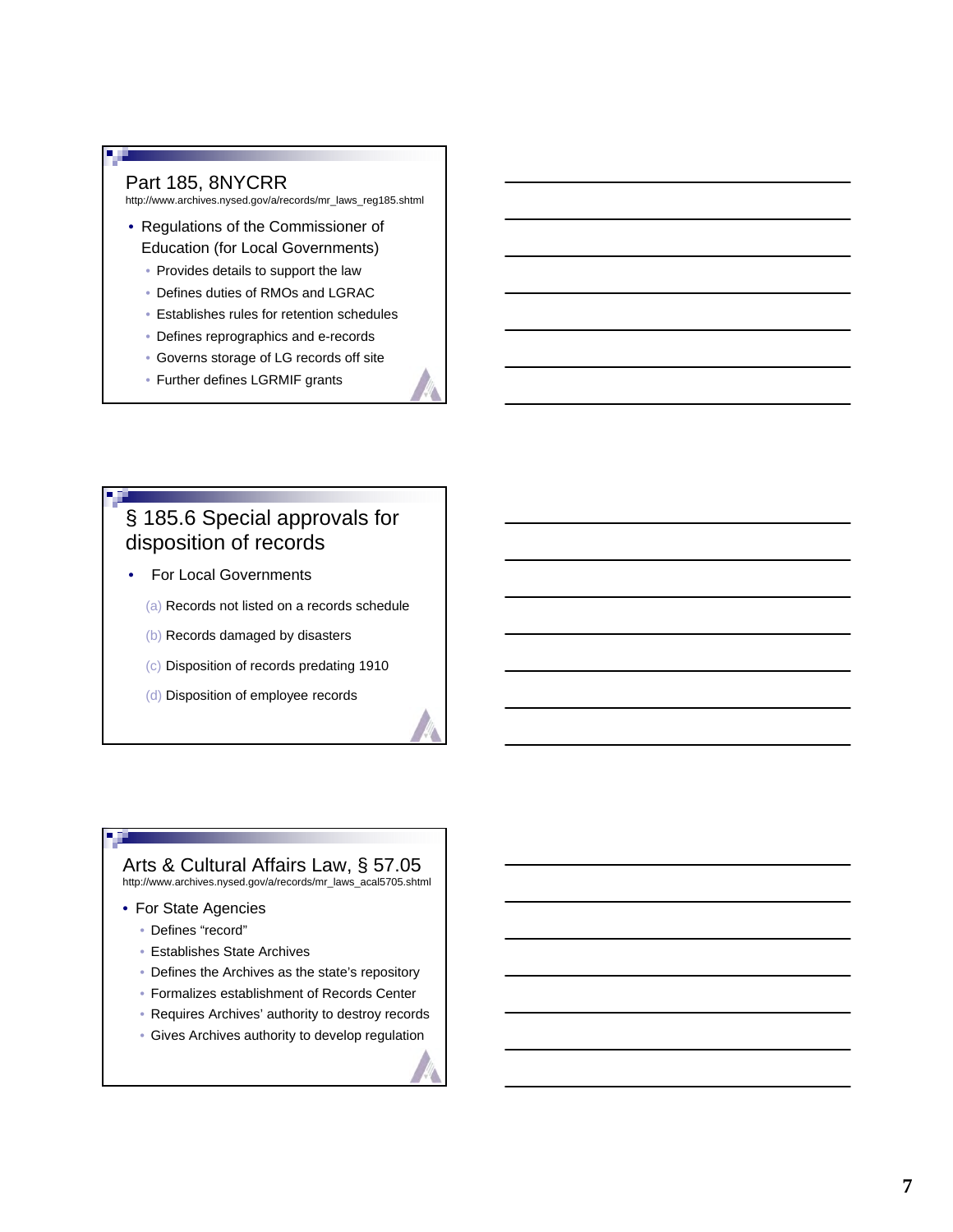#### Part 188, 8NYCRR

 $\blacksquare$ 

http://www.archives.nysed.gov/a/records/mr\_laws\_reg188.shtml

- Regulations of the Commissioner of Education (for State Agencies)
	- Defines "state agency"
	- Provides details to support the law
	- Requires RM program and RMO
	- Defines duties of Archives and RMO

# Part 188, continued

- Establishes rules for retention scheduling • Including records damaged by disasters
- Establishes rules for State Records Center
- Defines requirements for
	- Imaging and microfilming
	- Electronic records
- Describes transfer of archival recs to Archives

# Records Where NYSA Does Not Control Retention

• Court records

**B** H

- Judiciary Law, Article 4, §89.1 (Appellate)
- Records of district attorneys
	- Judiciary Law, Article 4, §89.2
- Canceled obligations
	- Local Finance Law, Article 2, Section 63.10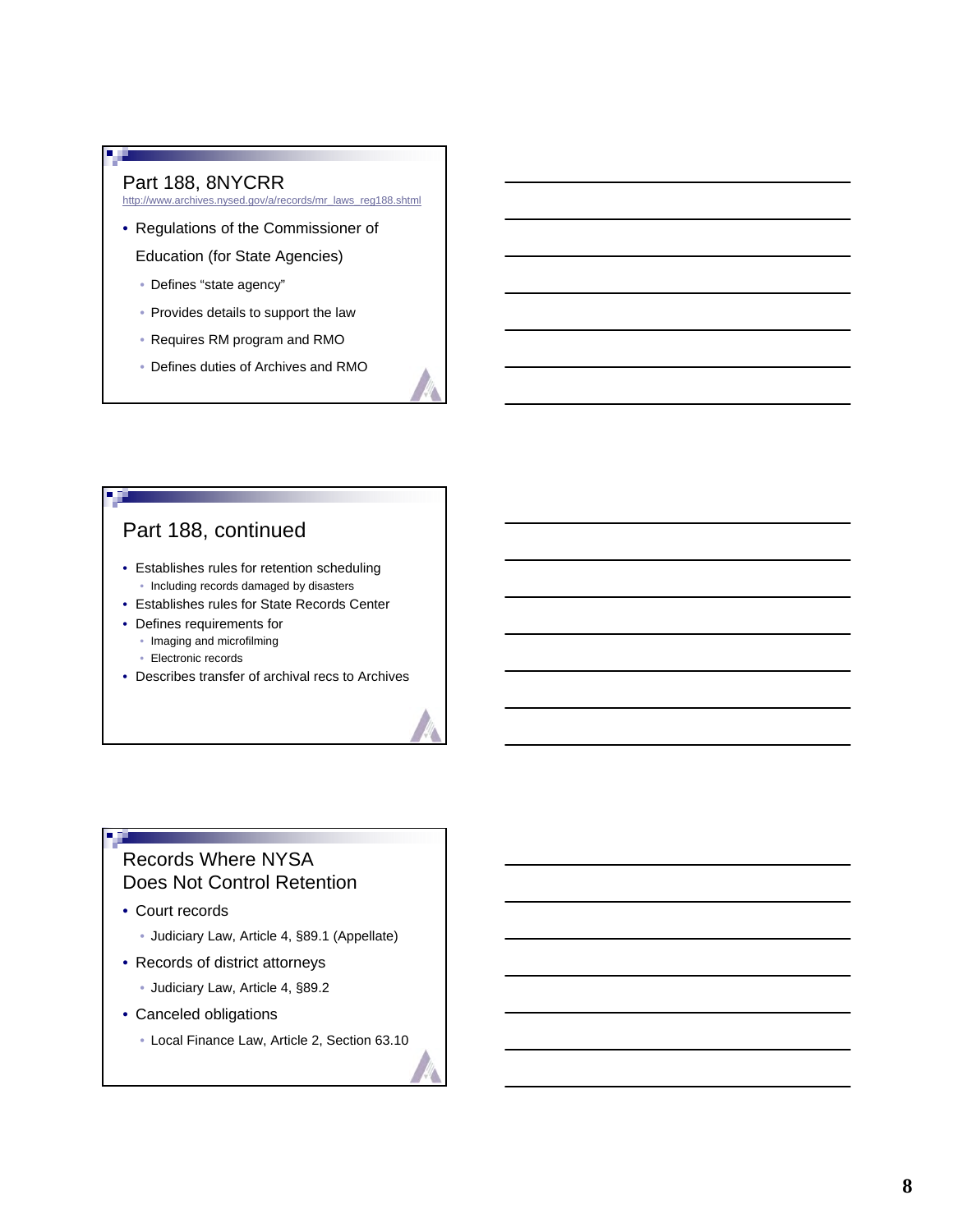## Special LG Records Issues

- Birth, Death, and Marriage Records • Under jurisdiction of DOH
- Municipal Court Records
	- (**N.Y. Uniform Justice Code §2019-a)**
	- State records in the care of a town or village
	- Filed with municipal clerk when municipal justice leaves office
	- Jurisdiction of Office of Court Administration •
- Deeds of Gift & Deposit Agreements

#### Freedom of Information Law www.dos.state.ny.us/coog/index.html

- Defines terms of access to public records
- Appointment of Records Access Officer
- Requires keeping a subject matter list
- Request must reasonably describe records
- Sets deadlines for responding to requests
- Denial of access must be in writing

# FOIL Non-Compliance Risks

- Fees imposed if denial is unreasonable
- E-records can't be created to impair access •
- E-records structure must allow segregation •

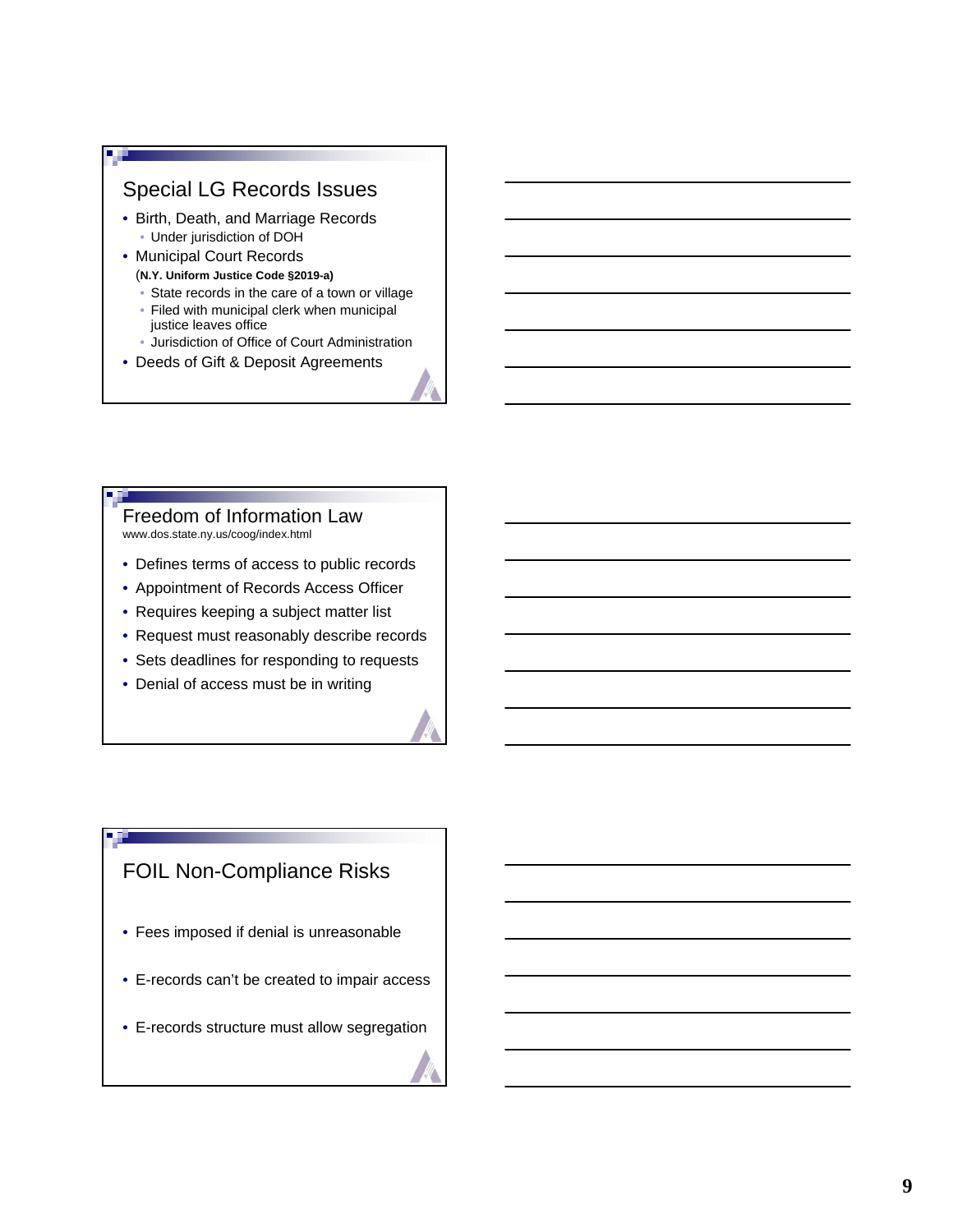#### New York State ESRA

п

www.its.ny.gov/policy/esra/esra.htm

- Electronic Signatures and Records Act
	- Govt can create, receive, and retain e-records
	- Covers private sector and individuals also •
	- Electronic signatures are legally binding
	- Generally not required to use e-signatures •
	- Makes NYS ITS the Electronic Facilitator

## Exceptions to ESRA

- Certain documents excluded from ESRA
	- Wills and trusts
	- Do not resuscitate orders
	- Powers of attorney
	- Health care proxies
- Recent amendments to ESRA
	- Allows donation of anatomical gifts
	- Allows e-recording of deeds and mortgages

#### New York State PPPL

www.dos.ny.gov/coog/pppl.html

**DOM:** 

- Personal Privacy Protection Law
	- Applies only to state agencies
	- Requires collection of only needed data
	- Requires good RM practices
	- Allows people to access or correct their info
	- Regulates disclosure of such records
	- Exempts the State Archives for its archives •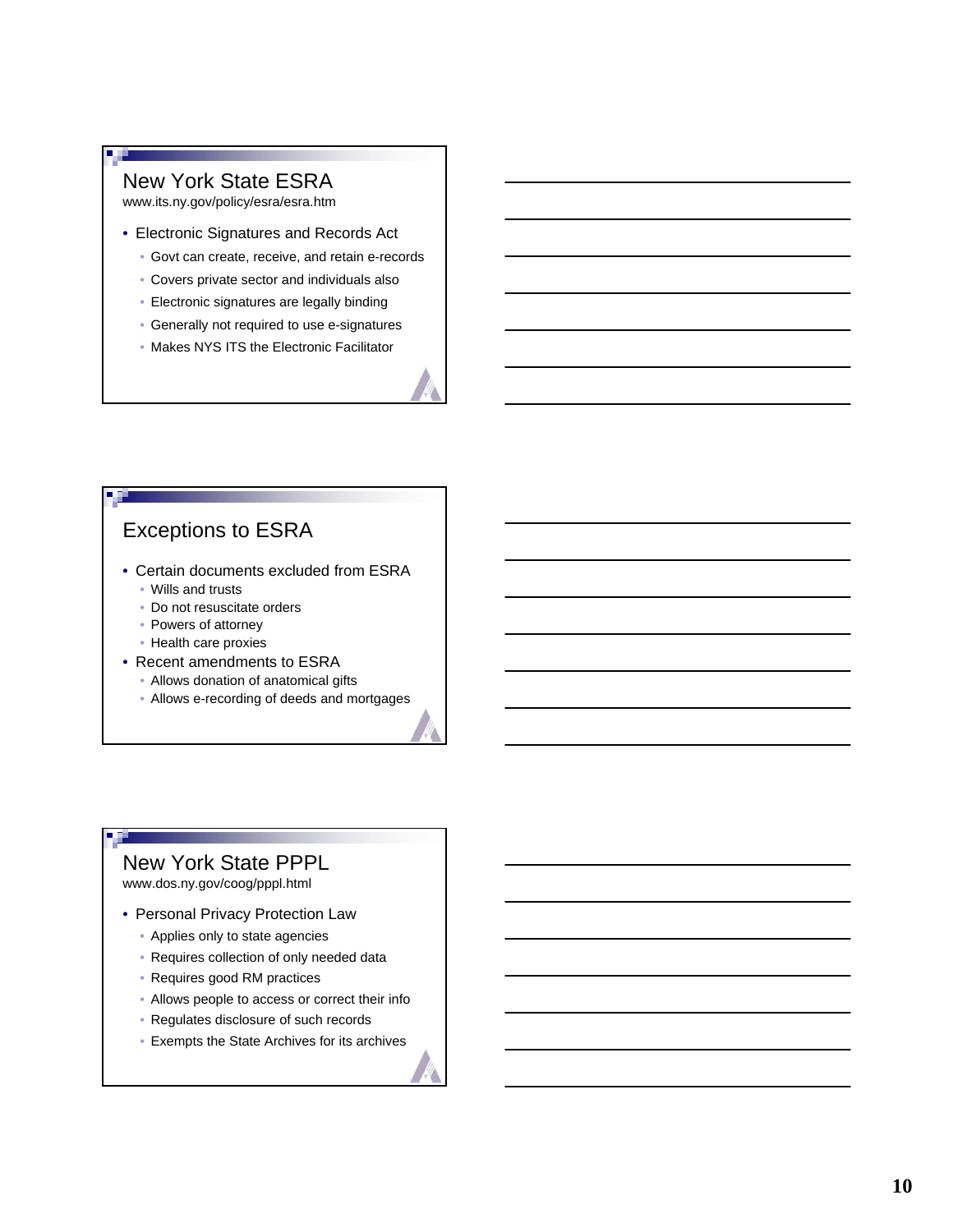#### Civil Practice Laws & Rules http://codes.lp.findlaw.com/nycode/CVP

- Code of civil practice & associated court rules
- Many rules cover statutes of limitation
	- Used by Archives to establish retention periods
- Best evidence rule (Rule 4539)
	- Permits use of copies in court when copies were prepared in regular course of business
	- Use of copies permitted even if originals exist

# Specific Rules within CPLR

- Rule 4518
	- Original records, even e-records, are admissible
	- If made in the regular course of business
- Rule 4521
	- Defines how public officials can indicate the lack or non-existence of a particular record
- Rule 4540
	- Defines how public officials authenticate copies of public records
- Others cover admissibility of certain records

# Federal Laws

- Federal Rules of Civil Procedures
- Health Information Portability and Accountability Act
- Family Educational Rights and Privacy Act
- USA Patriot Act •
- eSign

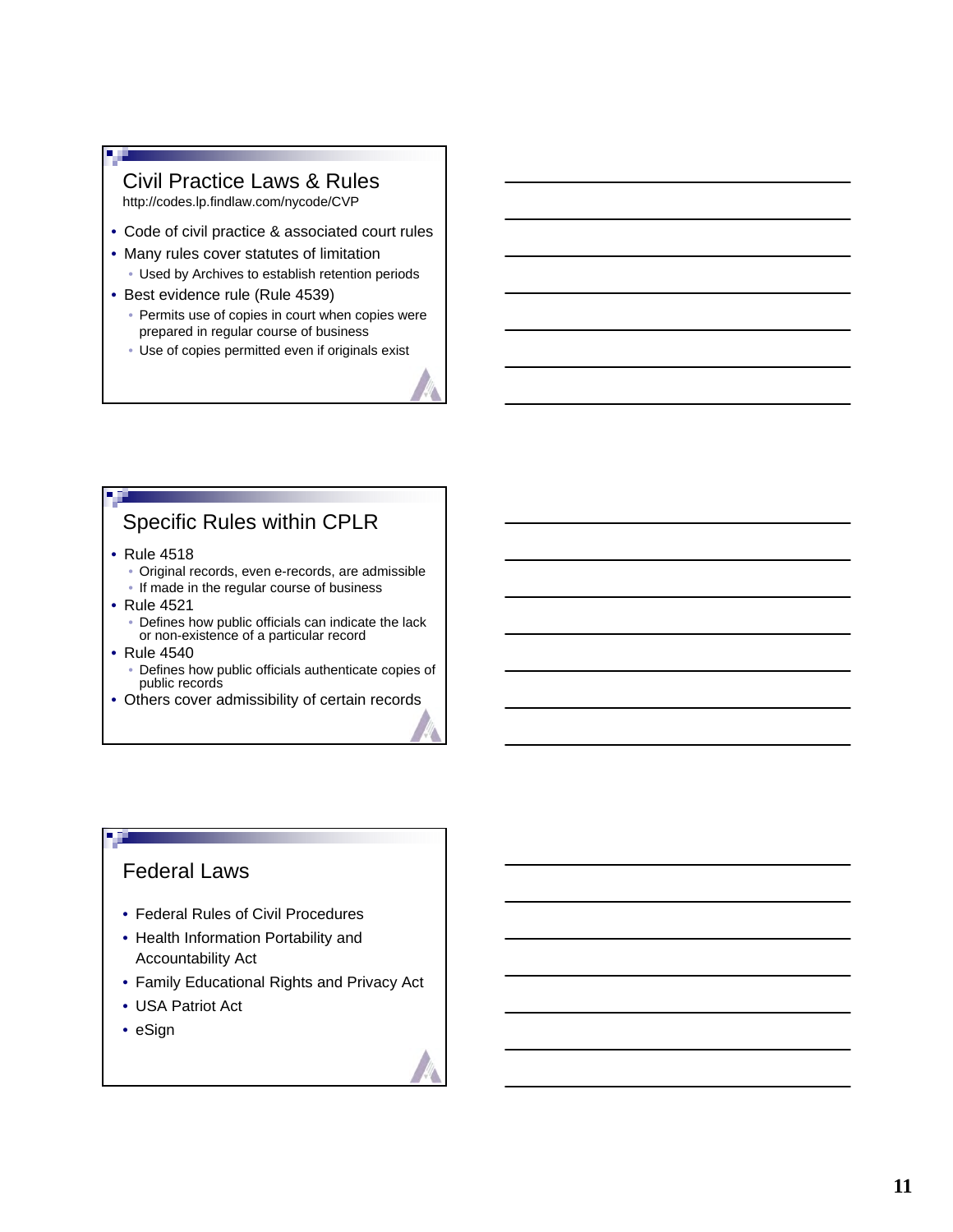## Federal Rules of Civil Procedure (FRCP)

- Discovery rules for subpoenas & litigation
- Govern conduct of civil procedures in federal district courts
- Describe scenarios when records disposition can occur
- Severe penalties for non-compliance or premature destruction

# E-Discovery Revisions in FRCP

- E-records discoverable
- E-records usable as evidence •
- Must be produced within 30 days
- Requestor may specify form of production
- Third parties may be subpoenaed
	- Such as cloud storage service providers

#### HIPAA

www.hhs.gov/ocr/privacy/hipaa/understanding/summary/

- Health Information Portability and Accountability Act
	- Standards to protect patient records
	- Provides patients' right to access health records
	- Guarantees security and privacy for certain classes of health information
	- Now allows disclosure of health information
		- 50 years after person's death

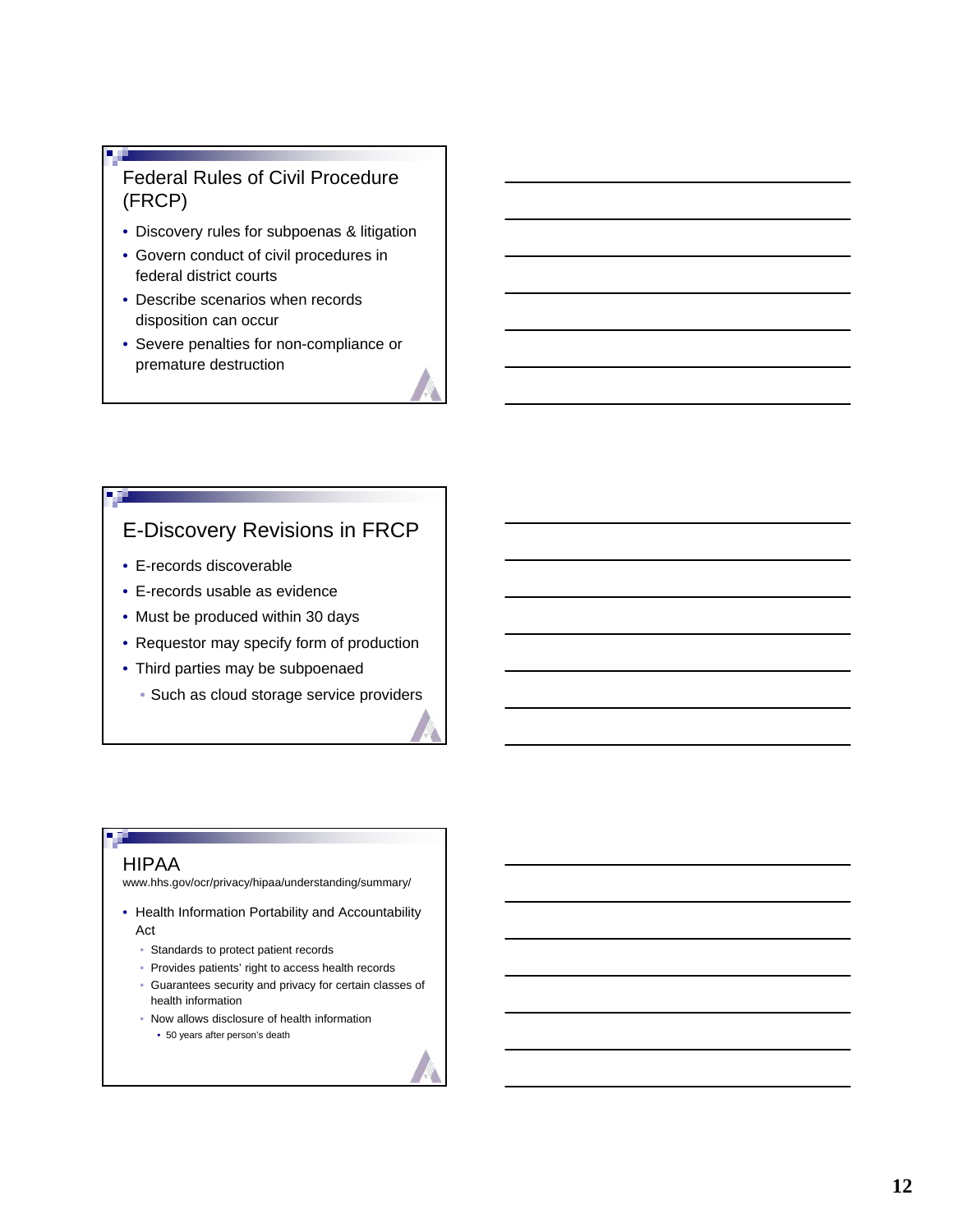#### PHI

- Protected Health Information (PHI)
	- Part of HIPAA
	- Information used to identify an individual
		- Patient name, phone number, email address, SSN, health plan number, identifying characteristics, and more
	- Requires higher protections than other info

# HIPAA Still Applies

- Even if not providing health care services • If help administer health plan to employees
	- Must ensure health plans comply with rules
	- Flexible Spending Accounts (FSAs) offered
	- Fire departments providing ambulance or emergency medical services
- Penalties
	- \$100 to \$50,000 or more per violation

# FERPA

**DOM:** 

www.ed.gov/policy/gen/guid/fpco/ferpa/index.html

- Family Educational Rights and Privacy Act
	- Protects confidentiality of student records
	- Provides parents and students the right to inspect, review, and correct information
	- Schools need written permission to release
	- Schools may disclose directory information
	- Schools must annually notify parents of rights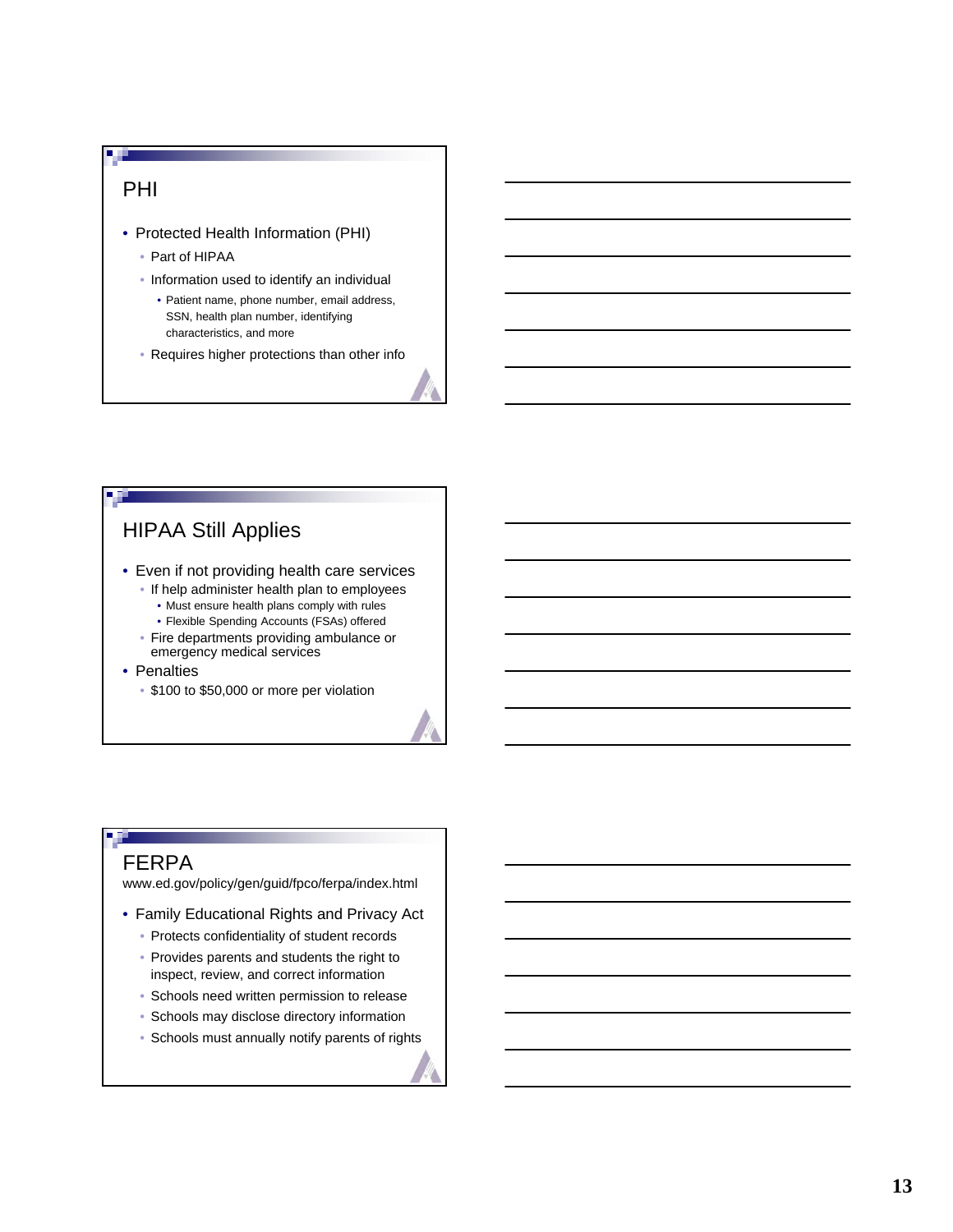#### USA Patriot Act

www.justice.gov/archive/ll/highlights.htm

- Provides Justice Dept expanded access to
	- Telephone and email communications
	- "Business Records" (Section 215)
- Allows more electronic surveillance
- Requires immediate compliance
- Includes gag order



Electronic Signatures in Global & National Commerce Act

- Allows digital signing of contracts
- Similar to ESRA, but across state lines
- Records must remain accessible for required retention period
- Records must be accurately reproduced

# eSign Limitations

- Does not apply to
	- Wills, trusts, adoptions, divorce decrees
	- Certain areas of Uniform Commercial Code •
	- Court orders and notices •
	- Court briefs and pleadings
	- Notices of default, foreclosure, or eviction
	- Transportation of hazardous materials docs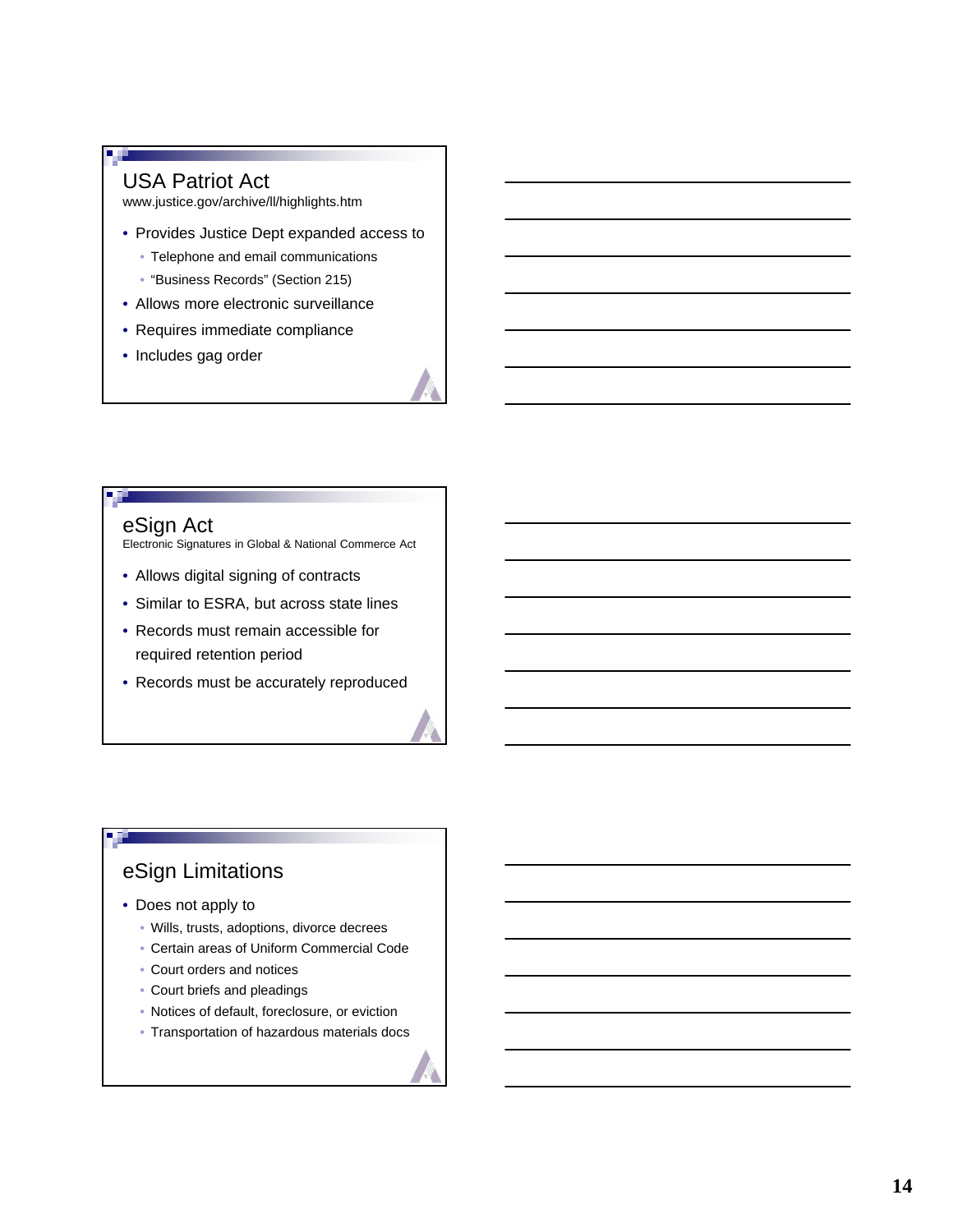# Case Law

- Law developed through courts
	- Legal precedents based on court decisions
	- Also referred to as common law
	- Distinguished from statutes
	- Legal principles developed in case law •

# Case Law Example

US District Court, District of Columbia, 1993

- Armstrong v. Executive Office of President
	- Electronic rendition of paper record is record
	- Electronic rendition is not just a copy
	- Paper version may not reflect all information contained in electronic rendition
	- Metadata is part of the record

# Case Law Example

Supreme Court of Arizona, 2009

- Lake v. City of Phoenix
	- Hidden metadata is part of public record
	- Printed copy of record deemed not suitable
	- Embedded information within e-records •reveals more information and must be provided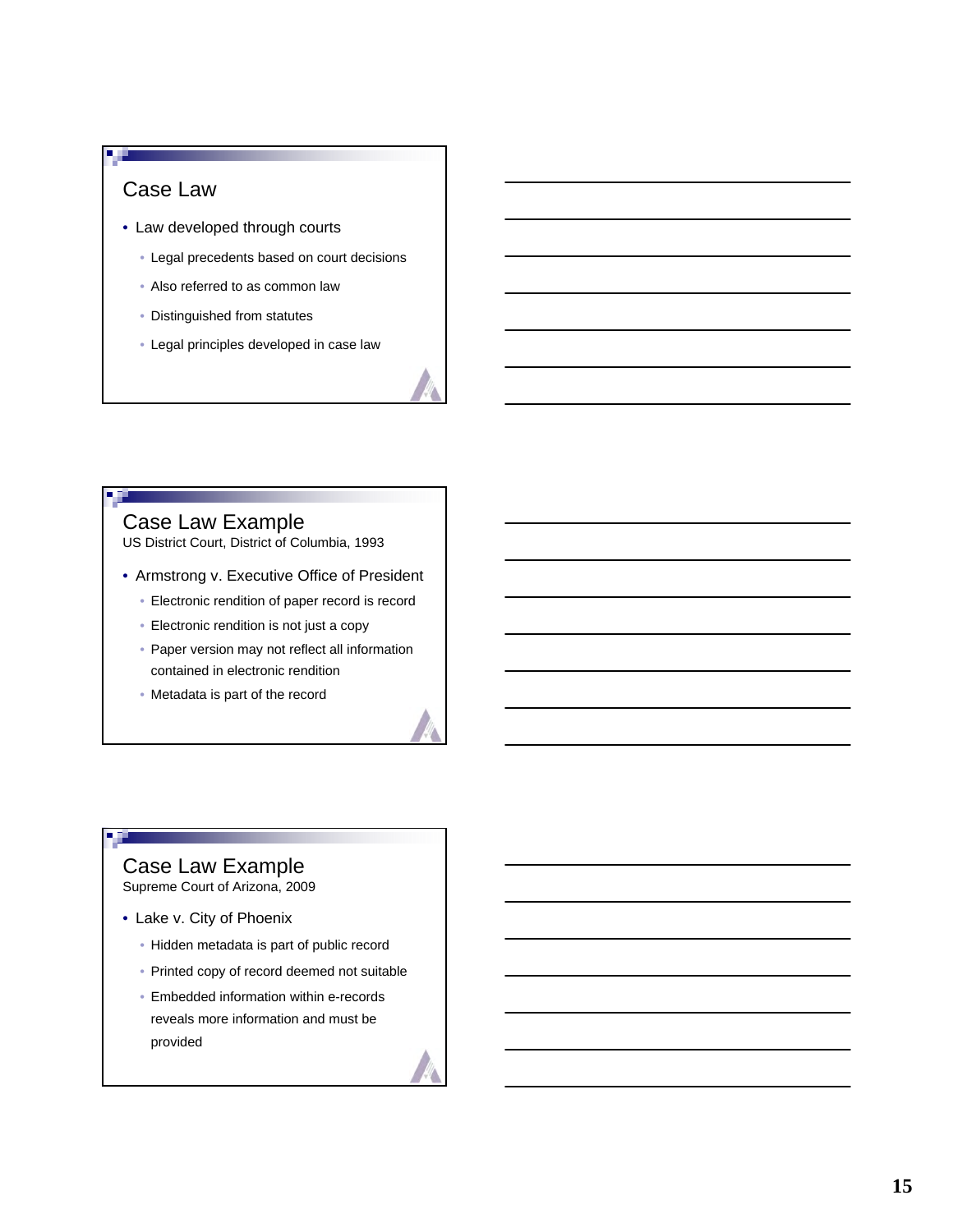#### Case Law Example

П

Court of Appeals of Washington (State), Division 1, 2009

- Mechling v. City of Monroe, Wash.
	- Emails from public officials' personal email accounts are not automatically exempt from disclosure under public records laws
	- If any portion of a record qualifies as a public record, then the entire record is a public record
	- Although exempted information can be redacted •



# Discovery Defined

- Pre-trial phase of a lawsuit
- Opposing party can obtain evidence
- Critical to understand because
	- High risk

**DE LA** 

- High cost
- Extremely time-consuming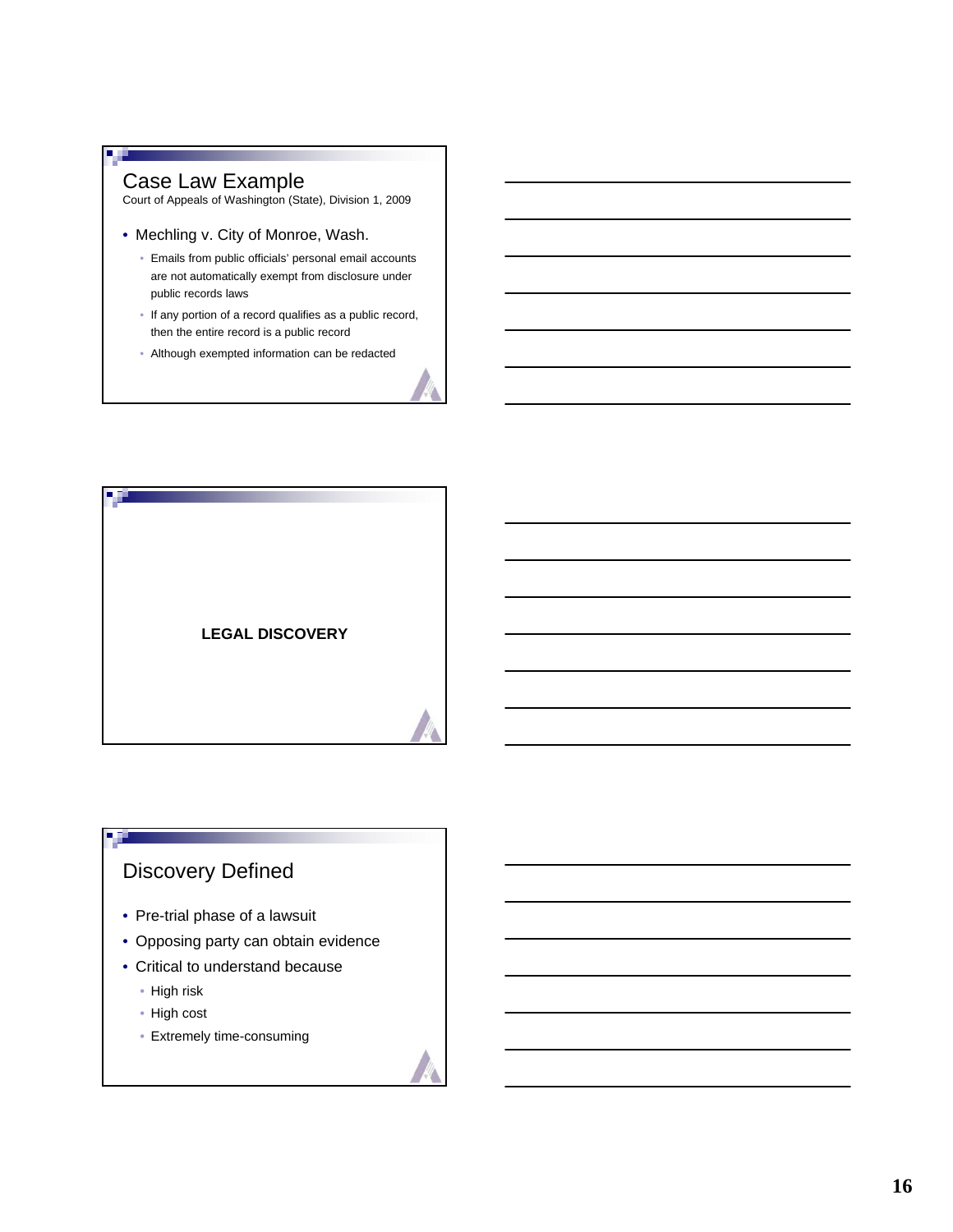# Key Steps in E-Discovery

1. Identification

п

- 2. Collection and preservation
- 3. Processing (review and analysis)
- 4. Production and presentation

# Identification

- Locate relevant records and information
	- Identify potential custodians and repositories
	- Potentially disclosable for a legal proceeding
	- Inventories and retention schedules may help
	- Inside or outside of your facilities

# Collection and Preservation

• Place hold on data

a st

- Ensure records protected against tampering and destruction
- Suspend records disposition
- Gather, copy, and preserve
- Hardcopy records (paper and microfilm)
- Electronic records
	- Digital docs, voicemail, scanned images, email
	- ECMS, application servers, backup tapes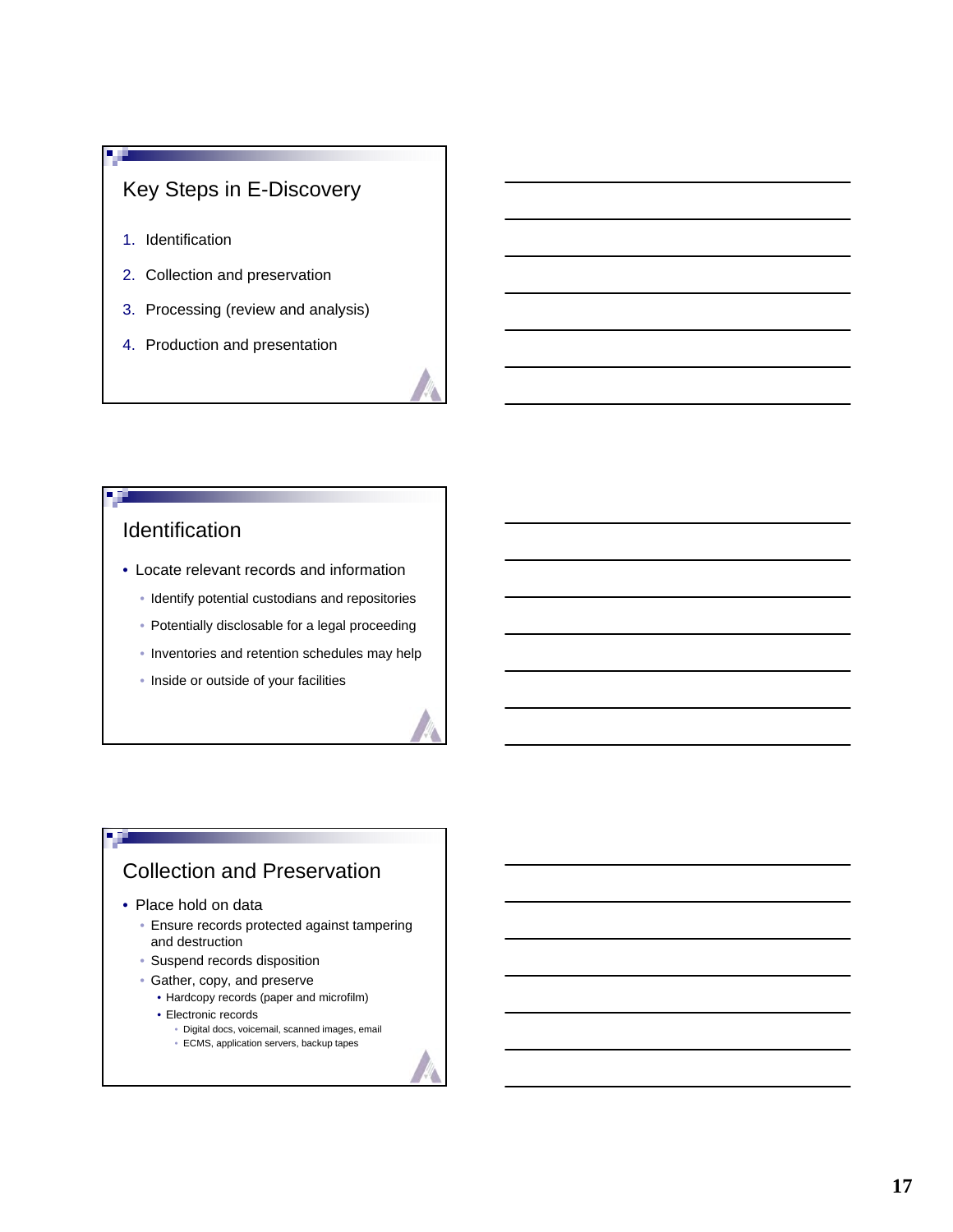# Collection Risks

 $\blacksquare$ 

- Collecting too much
	- AKA over-inclusiveness
	- Lawyers charge per hour to review files
	- Risk of sharing confidential information
- Not finding everything
	- AKA under-inclusiveness
	- Sanctions for noncompliance
	- Missing key records for either party

## Processing

- Review and analysis of collected data
- Need people, skills, and technology
- Need special software for large volumes
	- De-duplication of files (eliminate copies)
	- Pre-processing applications that filter
		- By owner, date range, file type, and size

# Production and Presentation

- Determine what needs redacting
- Determine presentation format
	- Difficult to review native files
	- Consider plaintext, PDF, HTML, XML, along with native version
	- Include metadata and header information (such as routing info in an email)
- Transfer to removable media

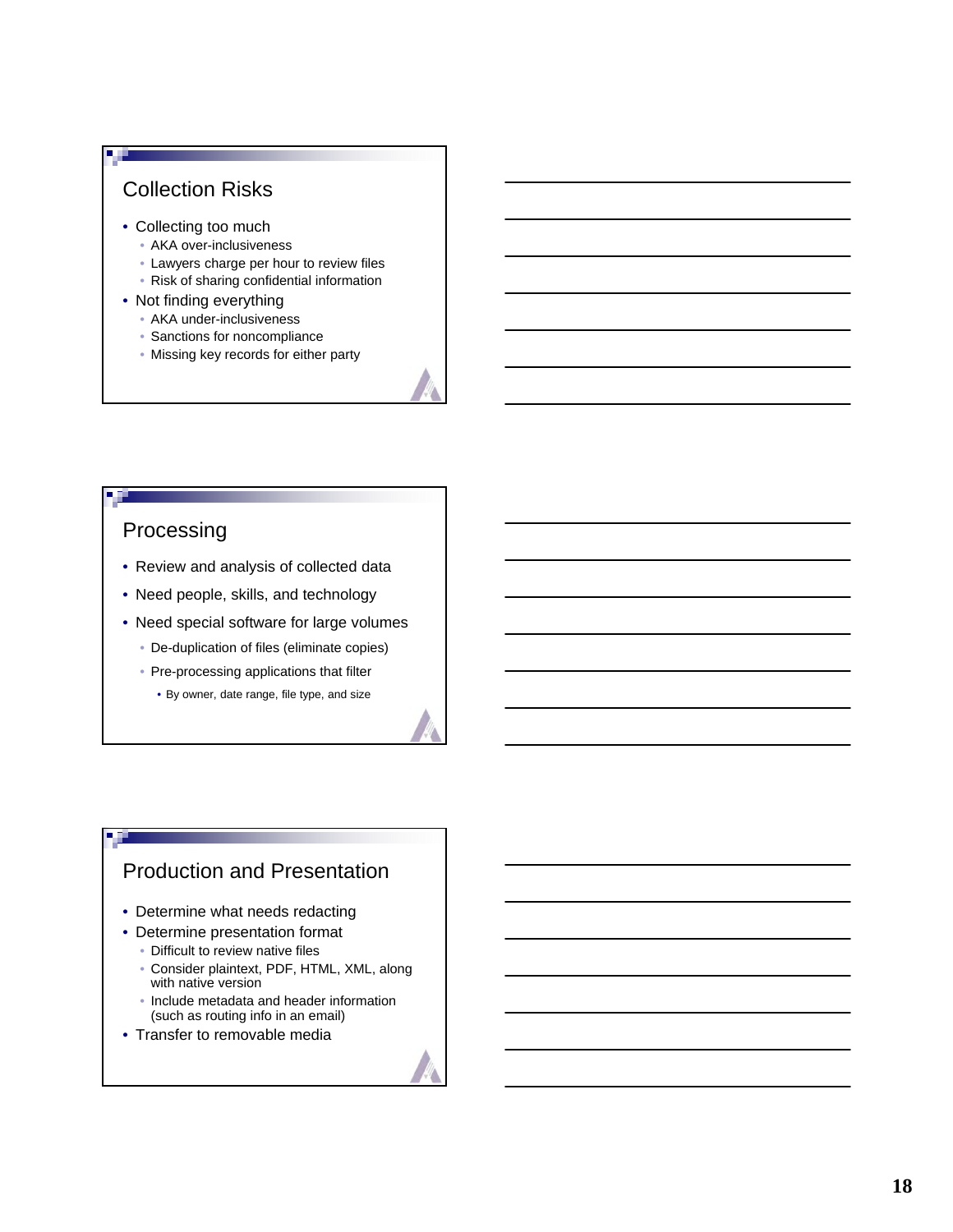# Cost of E-discovery Identification and Collection I

• Rowe Entertainment v. William Morris

#### Agency

- \$9.75 million to restore emails from 200 tapes
- Plus hundreds of thousands of dollars to review 250,000 email messages

## Cost of E-discovery Identification and Collection I

- Murphy Oil v. Fluor Daniel
	- \$6.2 million to restore, review & print emails from 93 backup tapes, and six months of staff time
	- Failed to follow own policy of recycling backup tapes after 45 days, so forced to review all tapes

# Costs of E-discovery Processing and Review

- Internal review = \$2K per gigabyte
	- Legal review: \$32K per gigabyte
- Inability to produce records
	- Legal sanctions
	- Costly fines •

**B** H

Unfavorable rulings •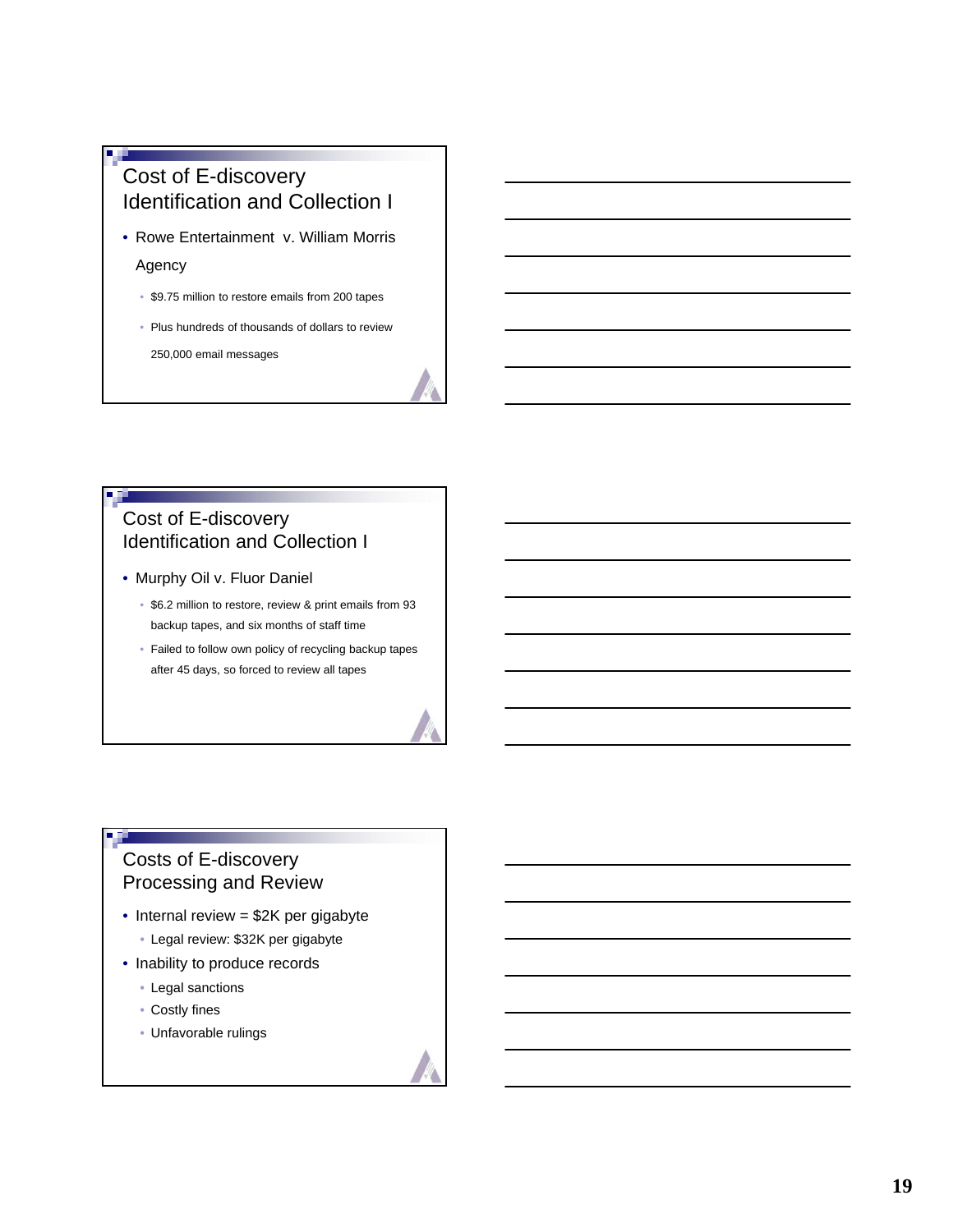# Demonstrate Good Faith

- An important consideration by courts
	- Can minimize potential sanctions and fines
- A strong RM program is a good start
	- Strong foundation to build upon
	- Periodic and consistently applied enforcement

## Case Law Example

Supreme Court of Washington, Div. 1, 2008

- O'Neill v. City of Shoreline
	- Home computer may be inspected
	- Case involved emails sent and received from council member's home computer and personal email
	- City must inspect personal computer to determine if records are on it
	- Must provide records regardless of format or if on personal or home computer
	- City must provide email metadata as well •

# Case Law Example

United States District Court, E.D. Virginia, 2006

- Samsung v. Rambus
	- Informal instructions insufficient for legal holds
	- Instructing employees to "look for things to keep" is not enough if litigation expected
	- Reasonably should have anticipated litigation
	- Must suspend routine destruction policy to ensure relevant records are preserved

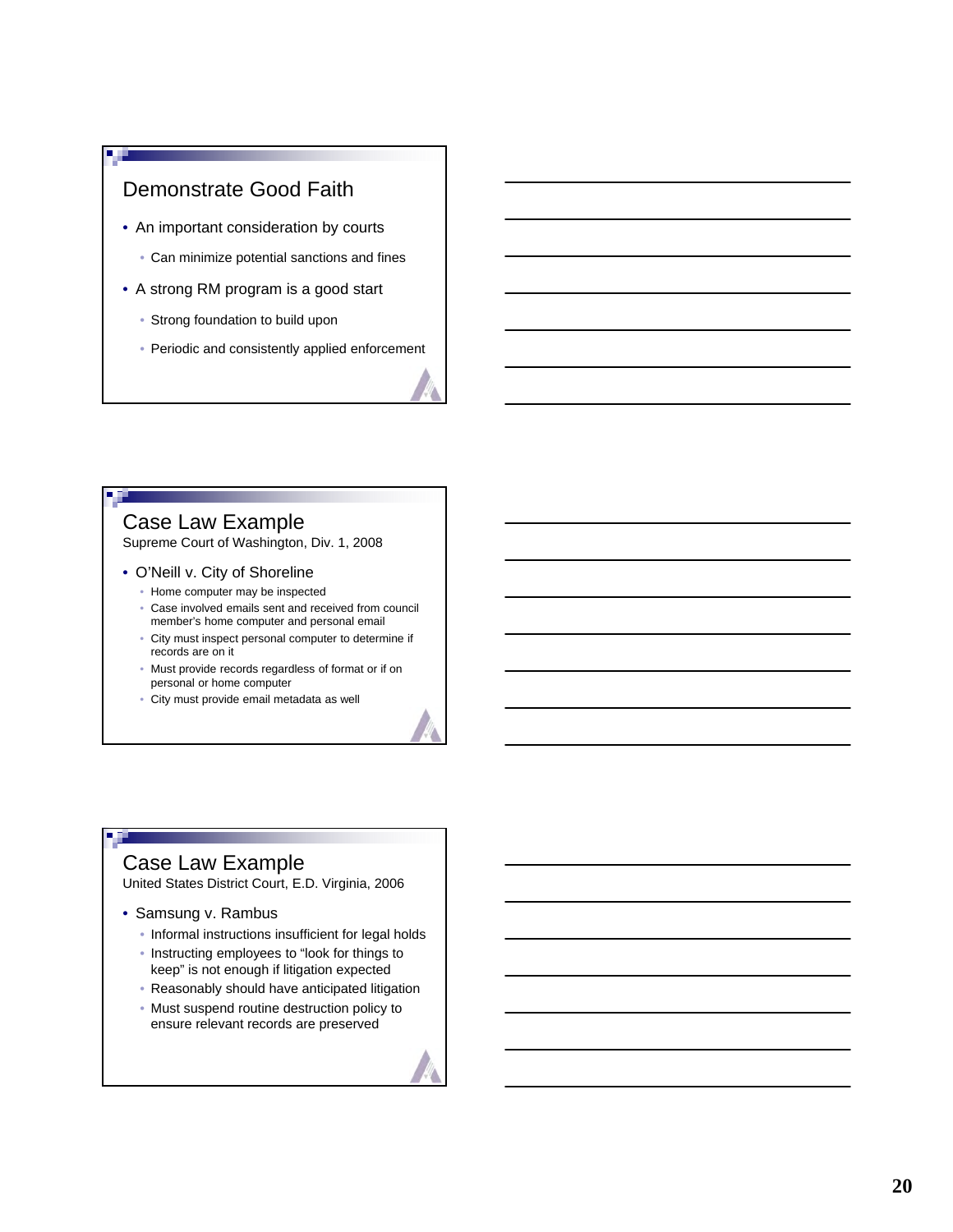#### Case Law Example

Supreme Court of Wisconsin, 1965

- Youmans v. Owens
	- Any records created within one's authority as a public official constitute public records
	- Personal social media accounts may be public records
	- Even if the official claims these were created in a private role

# Redefinition of Legal Hold

- Stopping scheduled records destruction because of pending or expected
	- Litigation
	- Governmental investigation •
	- Audit •
	- Special organizational requirements

#### Case Law

US District Court for Southern District of New York, 2003

- Zubulake v. UBS Warburg
	- Start hold as litigation is reasonably expected
	- Identify sources of info to ensure preservation
	- Evaluate internal compliance with records retention and storage practices
	- Save active files and ensure backup data is safely stored
	- Monitor compliance with hold, re-issuing hold to ensure new employees know about it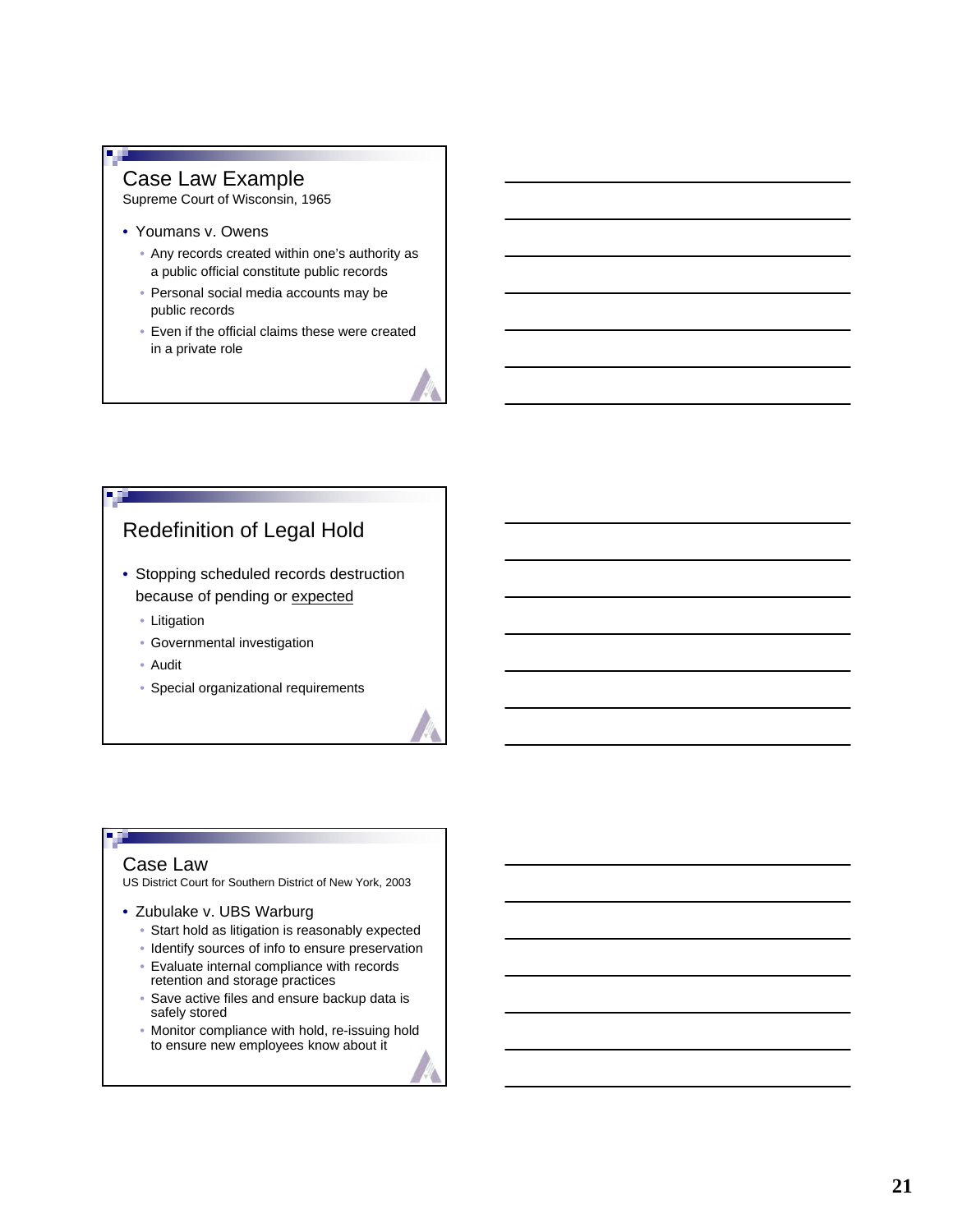# If Potential for Litigation…

- Halt record destruction process
	- As soon as aware of litigation possibility
- Contact senior officials and legal counsel
- Limit discussion to appropriate parties

# Steps to a Legal Hold

- 1. Identify potential records custodians
- 2. Compose a hold notice
- 3. Distribute the hold notice to custodians
- 4. Maintain and update the notice
- 5. Maintain an audit trail
- 6. Repeat as necessary

# What Would You Do?

- How would you manage legal holds in your organization?
- How soon could you identify the records?
- Who would be in charge of what job?

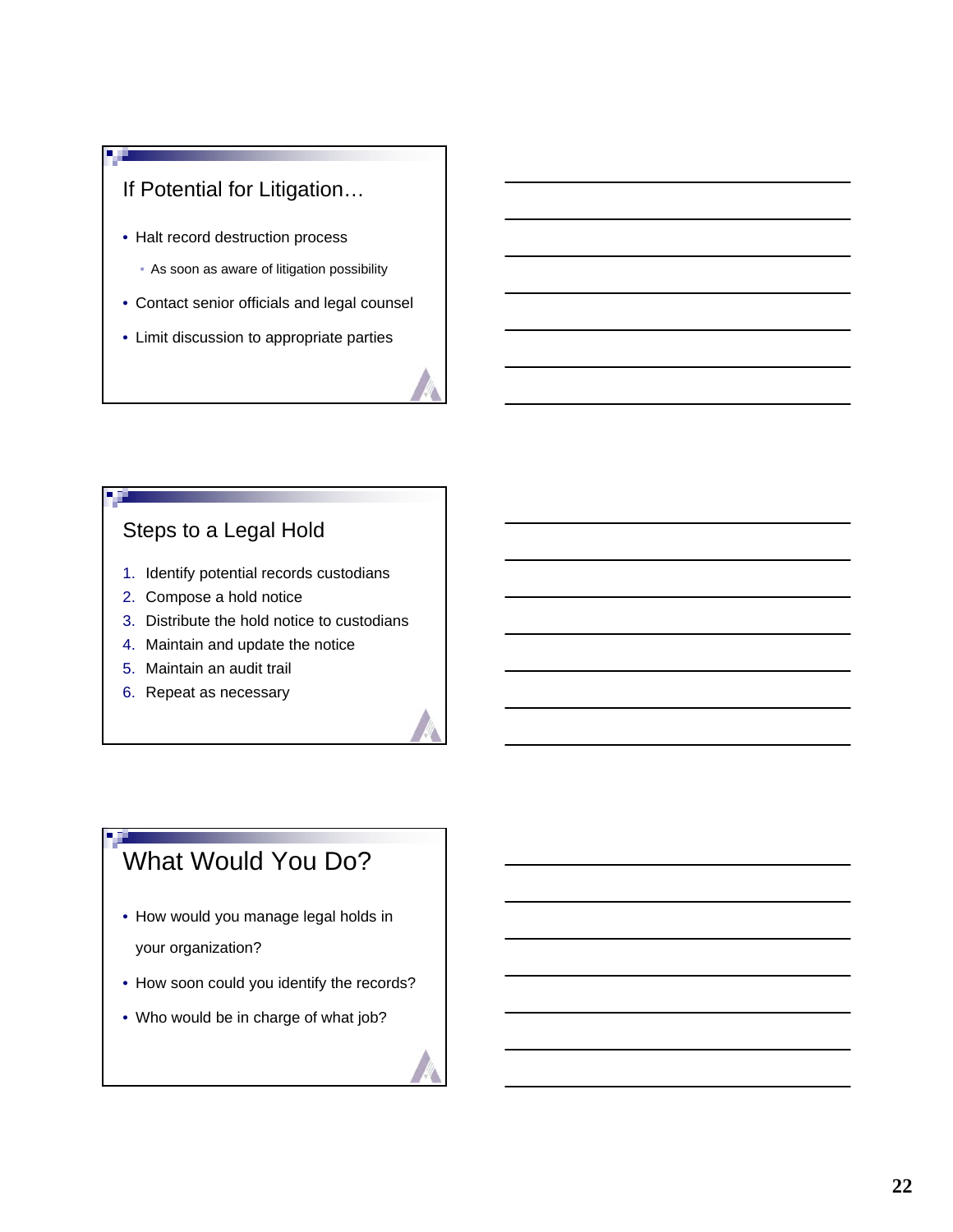# **PRACTICAL STEPS MOVING FORWARD**

# What's Needed

- Executive support
- Knowing your records and their location
- Documented policies and procedures
- Conducting awareness training

# Executive Support

- Emphasizes the impact of non-compliance
- Helps departments support RM program
- Promotes integration with RM
- Supports better adherence to RM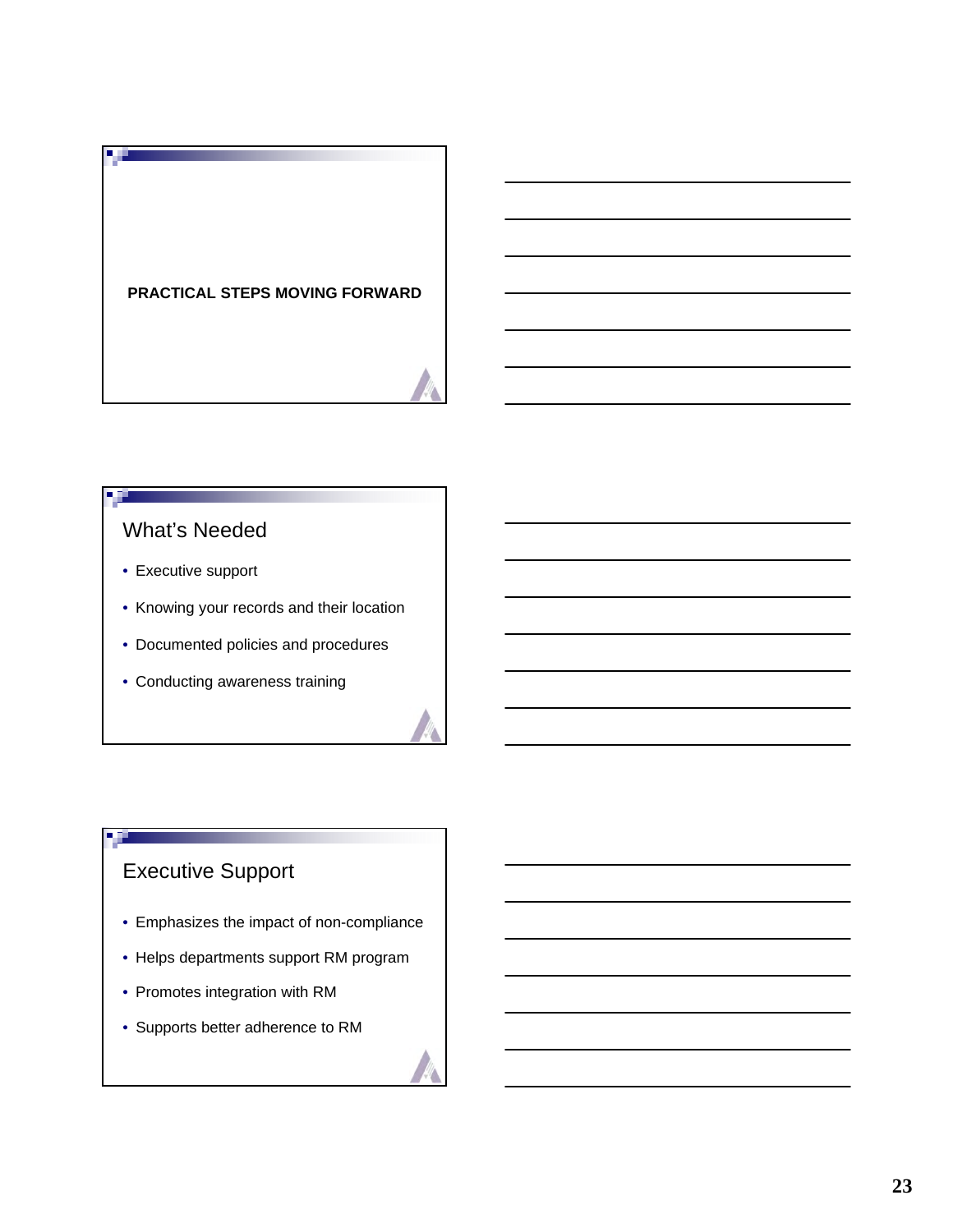## Know What You Have

• Inventory records

п

- Hardcopy and electronic
- Organize records
	- Separate records from non-records
	- Facilitate access and retrieval
- Dispose obsolete records
	- Apply records schedules on time
- Protect and secure records
	- Security, preservation, and disaster protection

# Policies and Procedures

- Policies
	- Broad rules to be followed
- Procedures
	- Specific actions or means to achieve outcomes
- These demonstrate good faith
	- Can minimize potential negative legal impact
	- But only if you also follow them

# Awareness and Training

- Written policies are no good if not followed
- Ensure awareness of policies by all staff •
- Provide polices and procedures training
- Reinforce periodically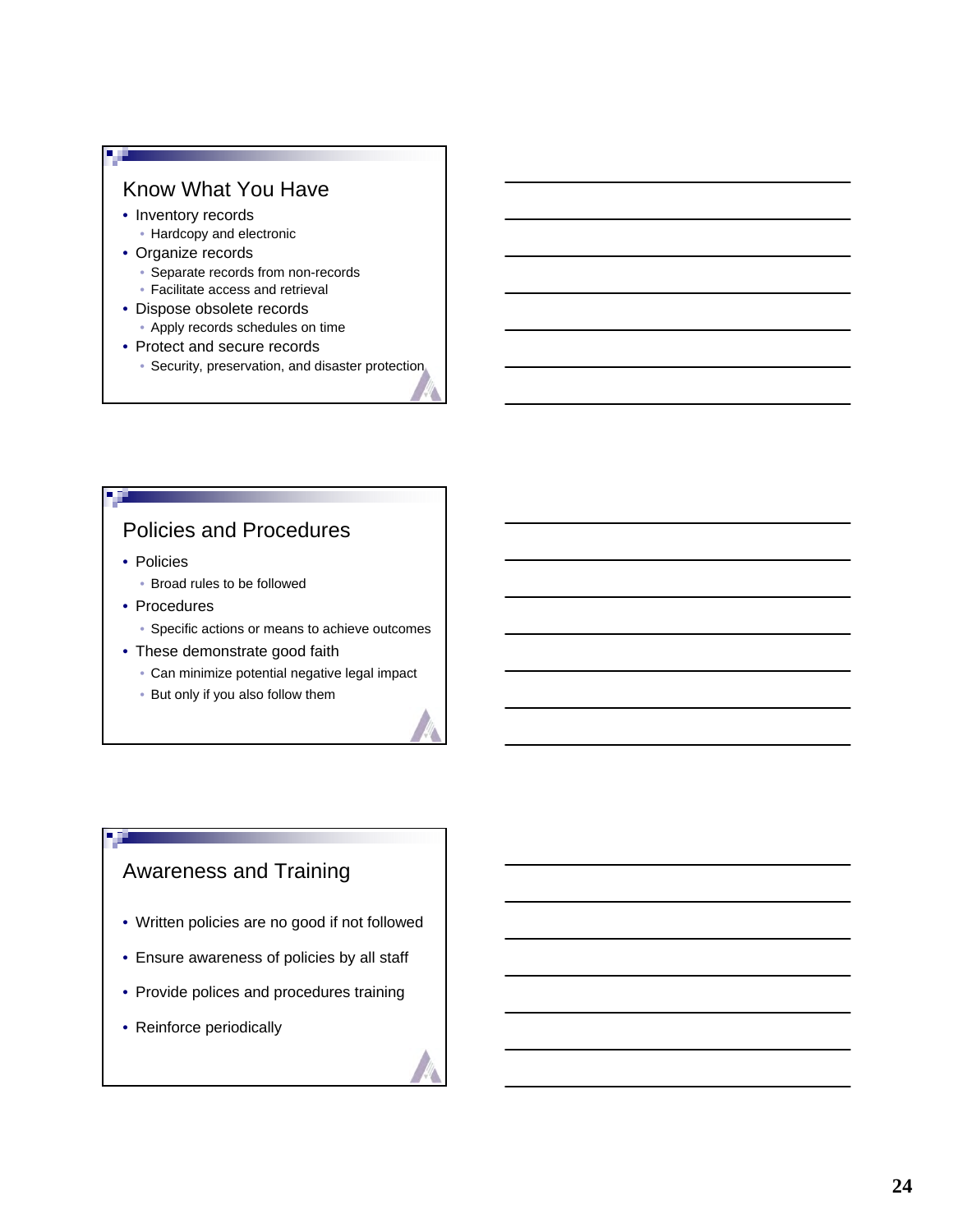

- Classify records at creation
	- Identify

п

- Retention periods
- Security levels
- Failure to do so
	- Increases storage, retrieval time, and costs
	- Increases impact of broad records requests

## Success Factors II

- RM must be involved in IT decisions
	- Significant role in planning IT systems
		- For discovery
		- For retention, disposition, and preservation
		- For access
	- Must partner with IT staff

# Success Factors III

- Change Management
	- Help department staff adapt to change
	- Facilitate changes in work processes
	- Integrate RM in new processes and systems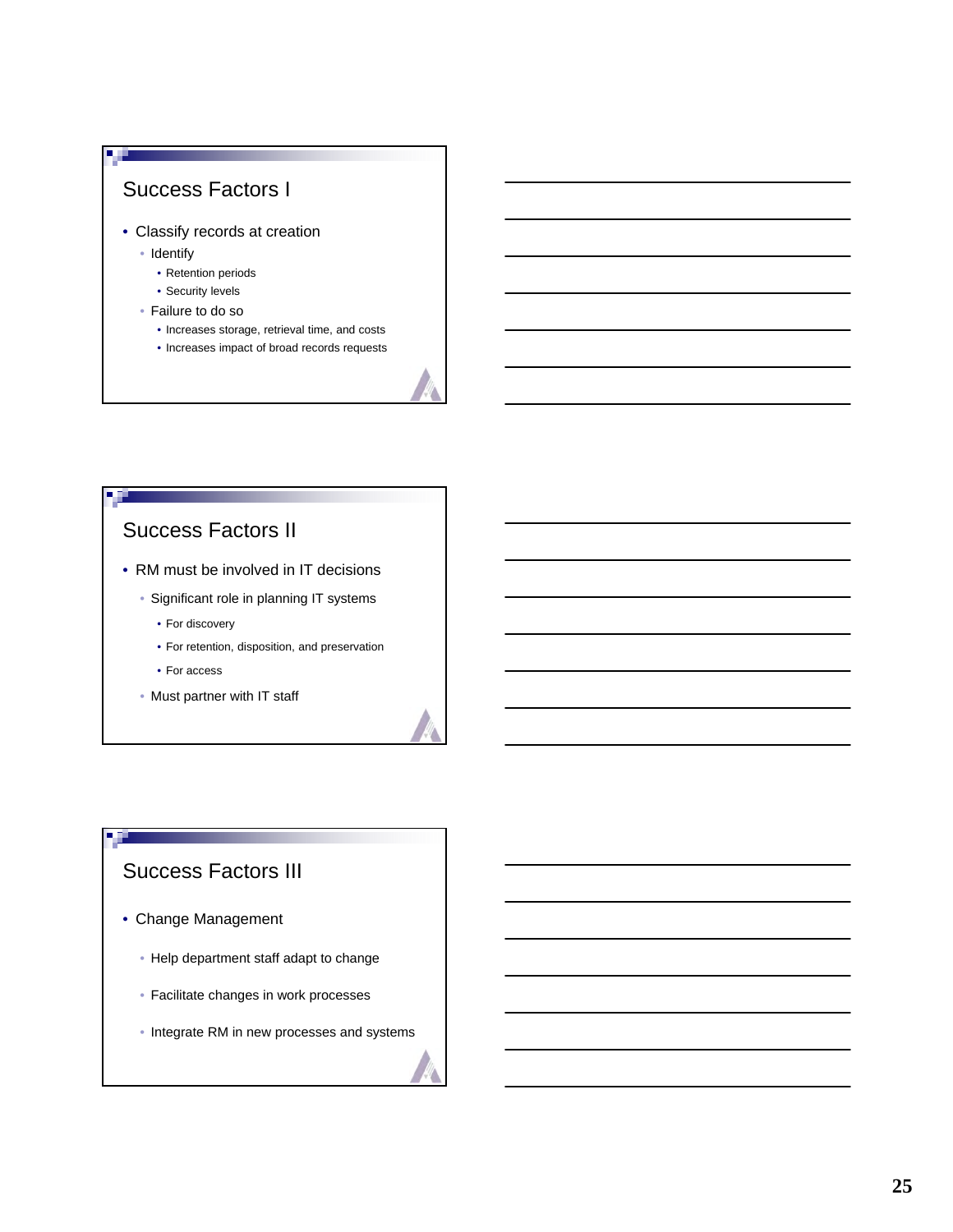# Any other success factors?

What else would help?

**A** H



# Solid RM Programs Lead To

• Risk avoidance

**B** H

- Reduced cost of FOIL compliance
- Reduced cost of legal discovery
- Less disruption of operations
- Increase staff efficiency
- Long-term cost savings